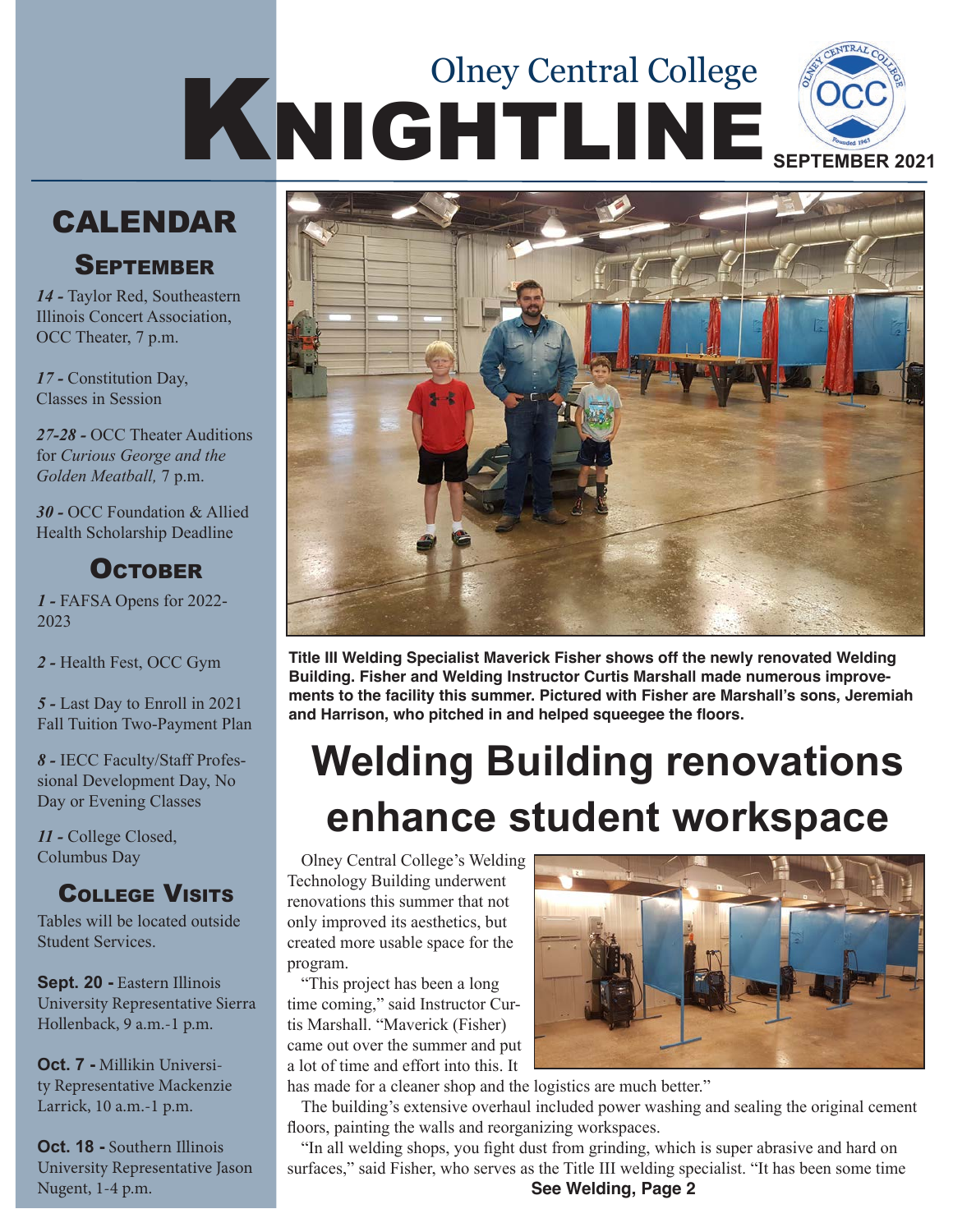

### *Jerry Booker Retires*

**Jerry Booker was honored during a reception on Aug. 31. He is retiring after serving 13 years as Groundskeeper at OCC. His last day was Sept. 1.**

## **Welding**

Continued from Page 1

since the shop has undergone a complete cleaning. It's been a two-month process, but the results are worth the effort."

Along with cleaning the facility, Marshall created indoor access points for two storage areas, which run the length of the east and west sides of the lab. Previously, the area could only be entered through an outside door.

"Cutting the new doors created around 576 feet of usable, accessible space," Fisher said. "We will be turning one area into a dedicated grinding room, which will help contain the dust and maintain the cleanliness of the lab."

Marshall said reconfiguration of the lab also will increase student capacity.

"It's going to give the students more room and a better work environment," Marshall said. "Big projects will be easier to build and the facility

will be safer than ever before for the students."

The updates bring the on-campus facility in line with the new Title III Associate Degree Welding lab at the West Richland Center in Noble.

"I've been to several welding schools and I've seen their facilities," Fisher said. "We now have the cleanest setup of any I've seen. With other associate degree programs, the first- and second-year students are all working in the same space. We have two facilities fully-dedicated to both groups."

The new configuration also maximizes students' hands-on experience.

"It's more conducive to the program and means more welding time for the students," Fisher said. "My outlook is students should walk away from our classes feeling every penny they spent was worth it. The meat and potatoes of our classes is the welding time and the changes will make it easier to achieve that goal."

Marshall plans to make additional improvements to the classroom area in



Later this fall, Shultz Electrical will be performing electrical upgrades, which will include installing new outlets and dropping extension cords from the ceiling for the welders.

Marshall and Fisher said the project would not have been possible without college and community help.

O&M Department's Jerry Booker ensured needed tools were available for the job while work study student Dylan Jones painted all welding booths and assisted with other jobs.

Student Ken Hake, who had previous experience sealing floors, aided Fisher with the process in the lab. Even Marshall's sons, Jeremiah and Harrison, pitched in helping to squeegee the floors as needed.

Others involved included Wease Equipment, which provided the pressure washer, and Dirk Washburn of Color Your World, who painted the walls.

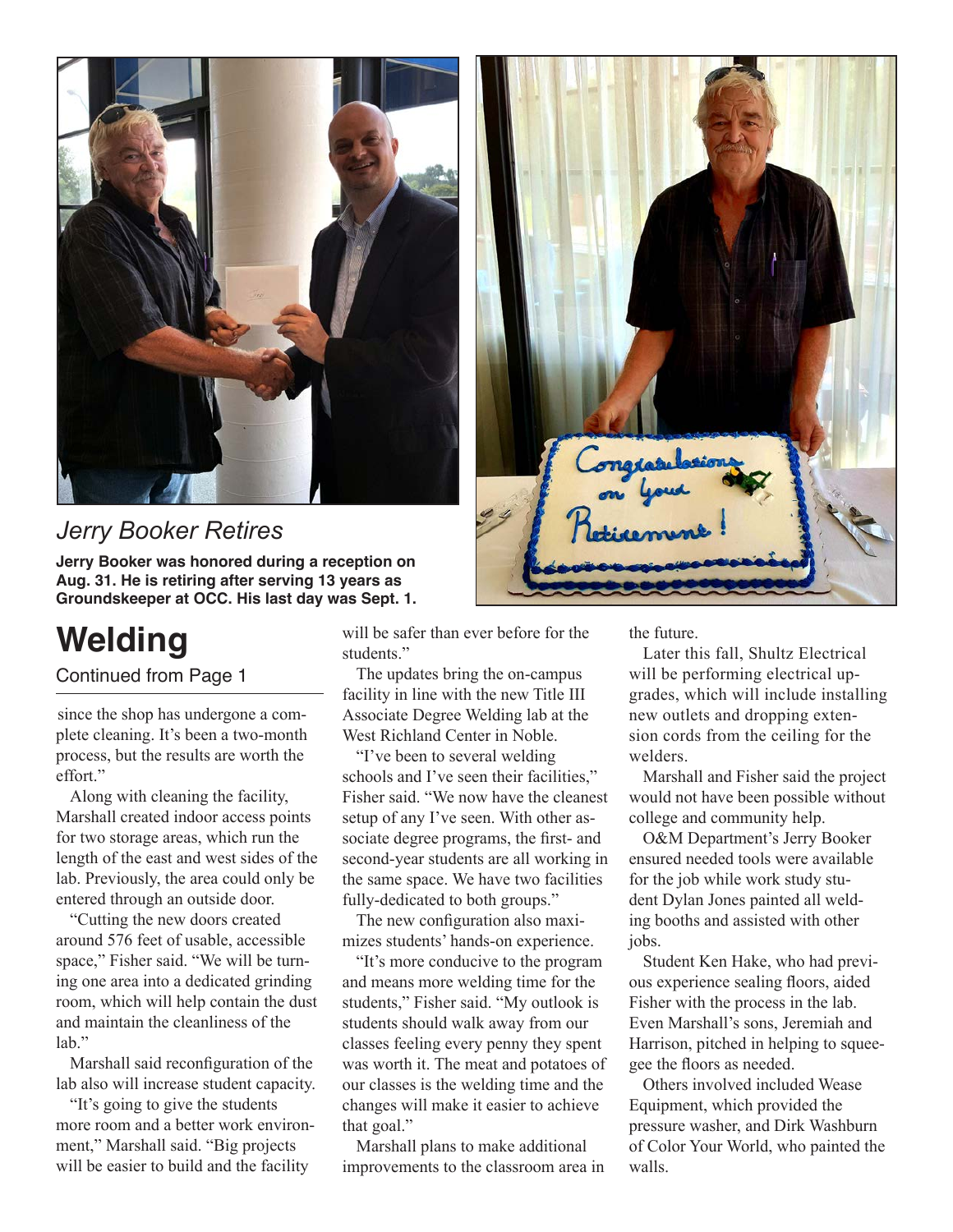## **Peer coach helps students adjust to college life**

Students face many challenges as they begin their college careers. Olney Central College hopes to ease the transition with its new Peer Coach Program.

Created by Title III Advising Specialist Ashley Bigard, the initiative connects incoming freshmen with a current student through OCC's text platform, SignalVine.

Sometimes students have a question, but they may be reluctant to contact their professor or even an advisor, Bigard explained. With a peer coach, the situation is less intimidating because they are asking a fellow student.

The program provides a new means of conveying information and ensuring students' needs are being met, she added. The initiative also aligns with the Title III Grant objective of reaching out to at-risk students.

"It's something we talked about years ago and has been in the works," Bigard said. "I researched what other colleges were doing. Many of the ideas for our peer coach came from Eastern Illinois University, which has a successful program. We are starting out small and hoping to expand in the future."

Peer coaches support the academic transition of students to OCC through individualized coaching to assist them in adjusting to college life, Bigard said.

Peer coaches help students by making personalized recommendations regarding campus resources; by encouraging engagement on campus and in the community; by facilitating study, time management, and other academic success skills; and, by modeling responsible and healthy decisionmaking. Coaches continuously check in with new students on their experiences at OCC.

Philip Henderson, of Flora, is looking forward to serving as the first



**Philip Henderson helped welcome new students to campus during Orientation Days. Henderson is serving as OCC's first peer coach.** 

peer coach as he begins his second semester at OCC. A member of TRIO Student Support Services, Henderson plans to pursue a bachelor's degree in chemical engineering after completing his studies at OCC.

"When I first started here, I had so many questions, so I know what it's like," Henderson said. "I want to be a resource students can reach out to and receive help. This is a great opportunity. I get to work really close with the advisors and professors while meeting other students and learning more about the college myself."

Since joining the program, Henderson has been familiarizing himself with the college website to better direct students to available resources. He also assisted with Orientation Days where he had an opportunity to introduce himself to new students while

offering advice and suggestions for getting involved on campus.

During the first week of the semester, he reached out to 173 students via text to ask how their classes were going and if they had any questions. He received 32 responses.

"I'm looking forward to being utilized and I'm ready to help," Henderson said. "Students can reach out to me with any questions they may have. If I have the answer, I can let them know immediately, but if it's a question I don't know the answer to, I will find the answer and get back with them."

Bigard is excited about the response so far and hopes to add a second peer coach later in the academic year. Students interested in the position can contact Bigard at bigarda@iecc.edu or call 618-395-7777, ext. 2005.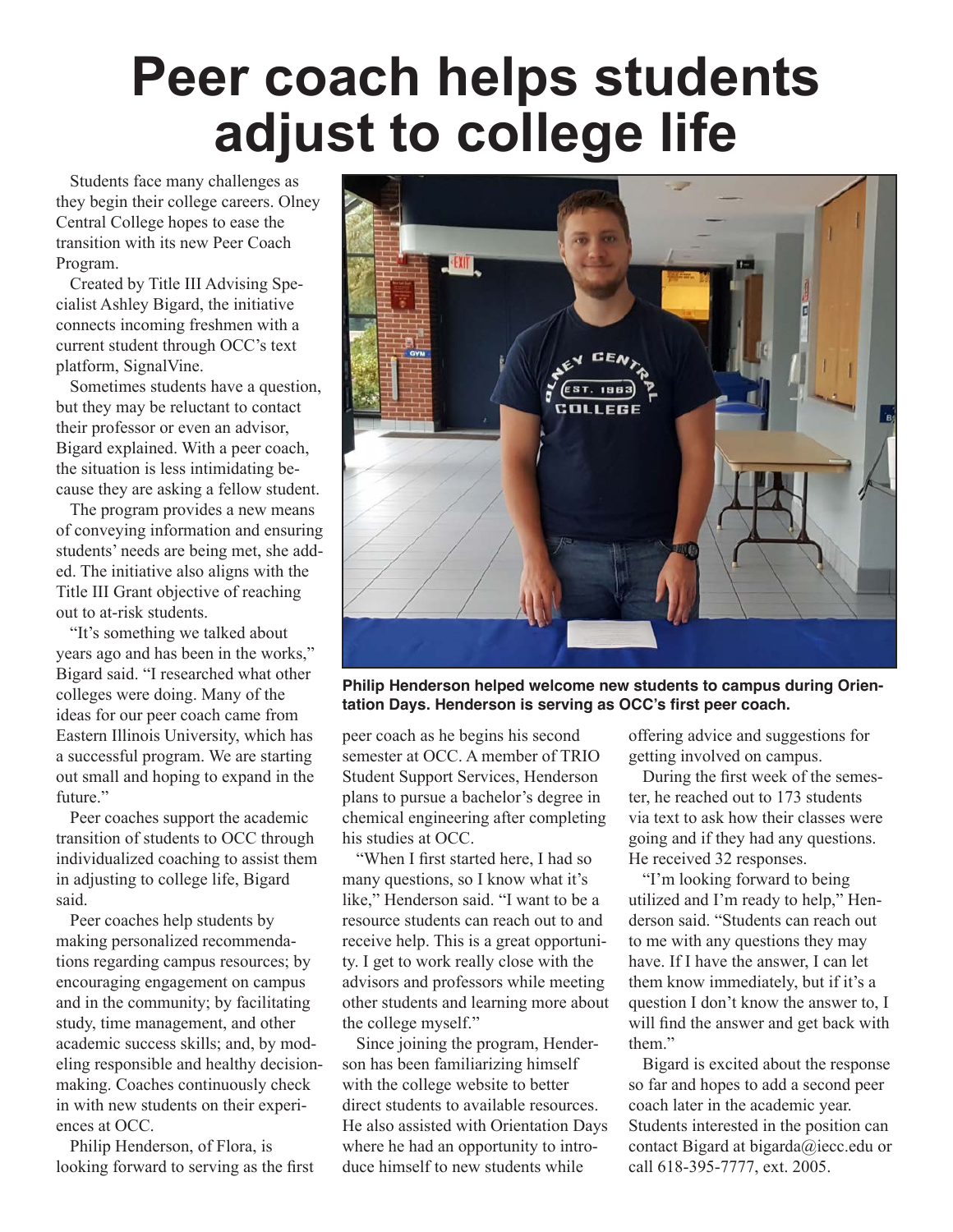## **Chad Groves named new Director of Instructional Support Services**

Chad Groves has been named Olney Central College's Director of Instructional Support Services, overseeing both the Academic Success Center and the Anderson Library.

"I'm thankful for this opportunity, and I feel like this is where I want to be at this point in my career," Groves added. "I'm excited about the job and excited to begin the next chapter here at OCC. We have a great staff with Kaitlyn (Weger) and Brianna (Simpson). They are vital to the success of the Library and the Academic Success Center. I look forward to being part of a great team."

Groves, who joined OCC in 2013, brings a wealth of experience to the position. He previously served as the ASC's Developmental Support Specialist and as an adult education instructor. He taught both Composition and Composition and Analysis as an adjunct faculty member, and for the last four years, Groves was a speech instructor for the TRIO Upward Bound Summer Program.

"I think the number of roles I've previously held provided a base of experience to lay the groundwork for me to move into this position," Groves said. "I'm looking forward to working with students and faculty alike. I have been on both sides. Over the years, I have developed relationships with students and that is important to me. I enjoy that I can serve faculty more and be available to their needs and satisfy them."

A native of Olney, Groves earned a bachelor's degree in marketing and management from Lipscomb University in Nashville, Tenn., and holds a master's degree in communications from Southern New Hampshire University.

Groves assumed his new position Aug. 23 and is already looking at ways to enhance the ASC and the Anderson



Library.

"We are trying to implement library services and streamline tutoring and remediation," he said. "They are important services we offer, but they often get bogged down. We want to make those services more efficient for the students"

As the semester gets underway, Groves wants to strengthen the ASC's tutoring services including establishing a "Tutor Power Hour," where tutors would be available on the same day, at the same time and location each week. The new service would allow students with a question to pop in and chat with a tutor.

Groves is currently working on the logistics with Phi Theta Kappa Advisor Amie Mayhall and Director of Instructional Services Sheri Gray.

"Once we get it set up, it will be a great service," he said. "Other campuses have instituted something like this and folks have gotten excited about it. I hope to get something started soon."

Groves is eyeing changes for the Anderson Library as well, making it a focal point on campus.

"I'd like to see more activity in the library," he said. "We have some fun ideas to get more people here to enjoy and utilize this wonderful space we have. We want it to serve as not only a resource for students and faculty, but we have talked about doing things that will make it more appealing and inviting. I am excited about what the future holds."

Groves envisions creating an atmosphere similar to the modern bookstore, a welcoming gathering spot where students can take a break or find a cozy place to study.

"We're in the early stages, but we are looking at potentially getting a coffee cart here and having some community-style events in the library," Groves added. "We do want to enhance the library's profile. We want to see more students here and want to do all we can to encourage them to be here."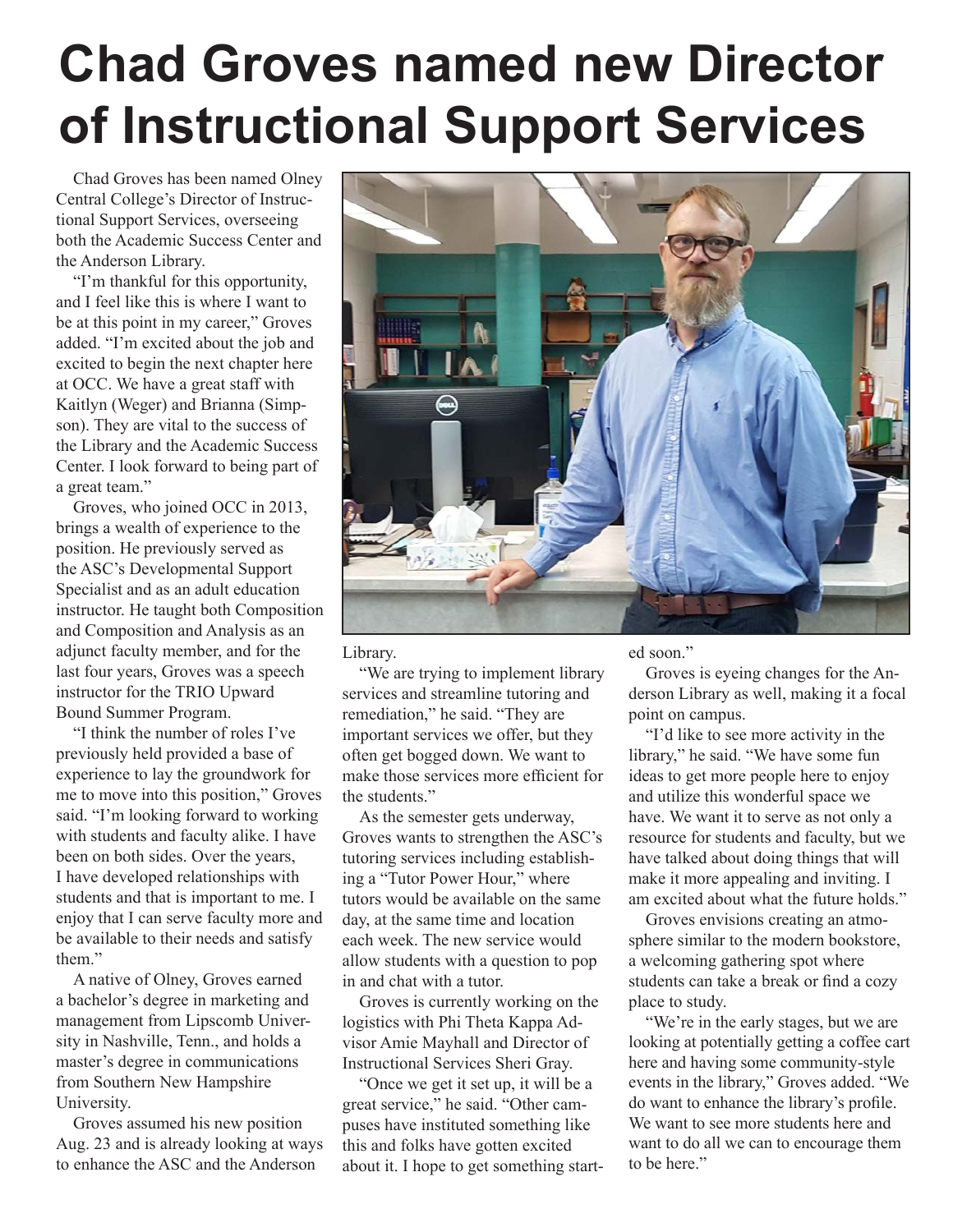## **File your FAFSA starting Oct. 1**

OCC Financial Aid Coordinator Taryn Bunting is encouraging students to complete their 2022-2023 FAFSA as soon as possible.

Students can fill out their Free Application for Federal Student Aid starting Oct. 1 at www.fafsa.gov.

Remember, you must complete the FAFSA every year you are attending college.

The FAFSA form is free, so if a website or mobile app asks you to pay to fill it out, you're not dealing with the official FAFSA site or the official myStudentAid app.

For more information, stop by the Financial Aid Office.

## **Sports Schedule**

#### **Baseball**

**Sept. 14 —** OCC at Danville, 3 p.m. **Sept. 19 — OCC at Busch Stadium vs.** Lincoln Trail, TBA **Sept. 21 —** OCC vs. Danville, 2 p.m. at home **Sept. 24 —** OCC at Southern Illinois University, TBA **Sept. 25 —** OCC at Kentucky Wesleyan, noon **Sept. 29 —** OCC at University of Southern Indiana, 5 p.m. **Oct.** 1 — OCC at Brescia, 4 p.m. **Oct. 5** — OCC vs. Vincennes, 2 p.m. at home **Oct. 9** — OCC at Vincennes, noon **Softball**

**Sept. 19 —** OCC at Indiana State, TBA **Sept. 24** — OCC at University of Evansville, 4 p.m.

**Sept. 25 —** OCC at McKendree, noon

**Oct. 3 —** OCC at Lindenwood, TBA **Oct. 10 — OCC at Kentucky Wesleyan,** 1 p.m.

**Oct. 16 — OCC at Southeast Missouri** State, TBA

**Oct. 22** — OCC at Murray State, 4 p.m.



### *Food for Thought Drawing*

**OCC's Food for Thought Pantry provides free meals and snacks for students at OCC. Student Services recently held a food drive to restock items for the new school year. Students, faculty and staff, who donated items were eligible to have their names in a drawing for a gift bag. OCC student Kaylie Land, of Edwards County, was the winner.** 

## **Check email for invitation to join Phi Theta Kappa**

OCC students, check your email for an invitation to join Phi Theta Kappa, the international honor society for two-year colleges.

In order to qualify for membership, students must have completed at least 12 credit hours, have a cumulative GPA



#### PHI THETA KAPPA HONOR SOCIETY

of 3.5 or higher, and be seeking a degree.

Once in PTK, students can take part in various service projects and fund-raisers.

Each year members have an opportunity to attend the annual PTK conference. If you need help accepting the invitation, contact Amie Mayhall or Kaitlyn Weger. If you have questions about PTK, contact President Stephanie Blake.

PTK is looking for officers for the 2021-2022 school year. If you were invited to PTK, please attend the next meeting at 12:15 p.m. on Sept. 21 in Room 206.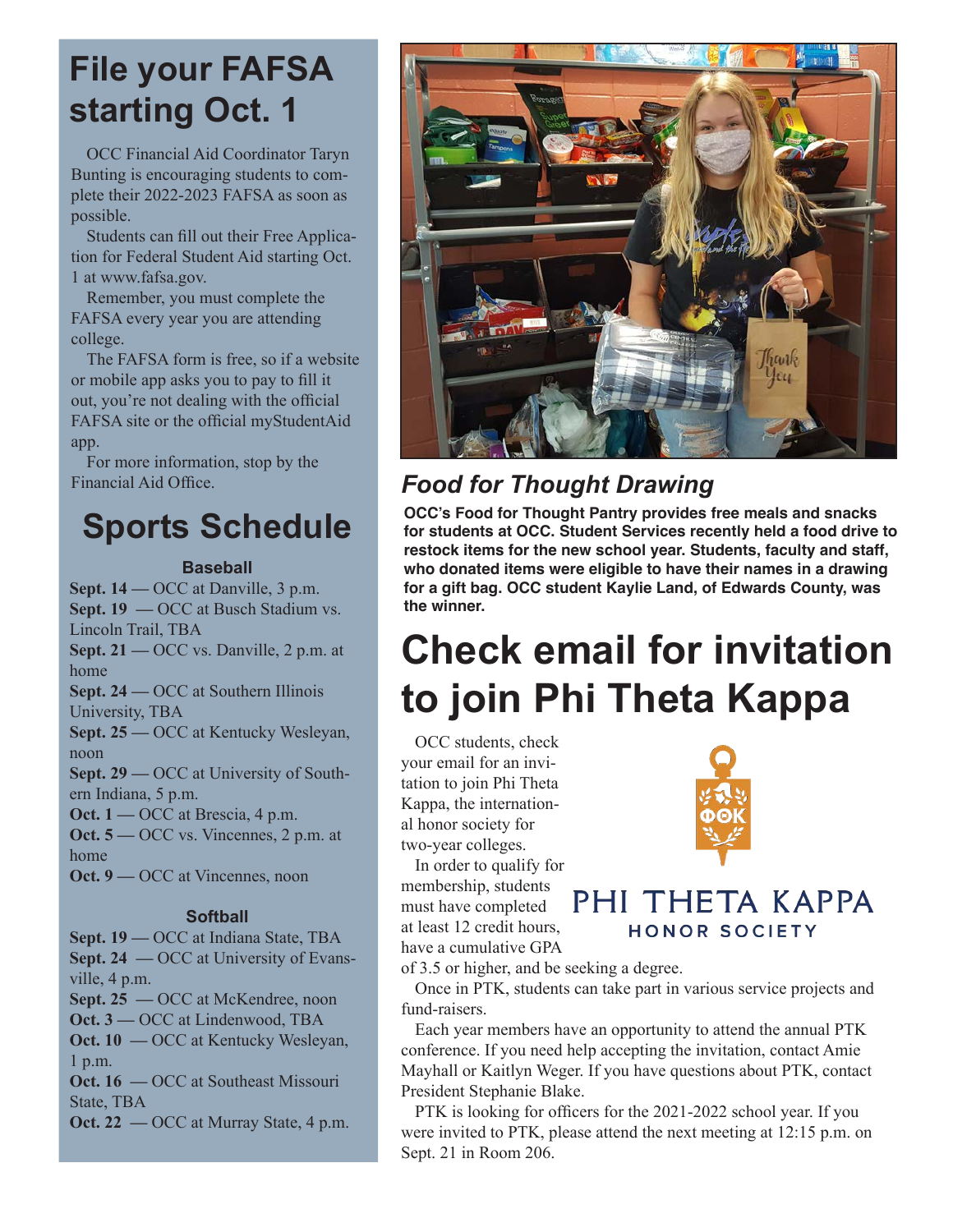## **Local author donates novel to Anderson Library**

Olney native David Spitz recently donated a copy of his novel, *Lincoln's Agent: On the Trail of a Killer*, to the Olney Central College Anderson Library.

Set amid the rising tensions of mid-18th century America, Spitz's work of historical fiction follows the struggles of U.S. Marshal Arnett McCann who is called to Washington, D.C. as the nation teeters on the verge of civil war.

Area readers will find familiar locations and names, as portions of this action-packed thriller take place amid the rolling hills and bluffs of Southern Illinois. Throughout the novel, McCann tries to keep his life together as the world around him spins out of control and he sidesteps the U.S. Civil War.

"There is a lot happening at one time," Spitz says of the novel. "It is complex with three or four issues going on at one time and more than one thing that leads to the book's conclusion."

Spitz began his writing career publishing song lyrics in 2016. He then chose to pursue

**David Spitz donated a copy of his novel, Lincoln's Agent: On the Trail of a Killer, to OCC's Anderson Library. Accepting the book is Library Assistant Kaitlyn Weger.** 

a bachelor's degree in creative writing. A university, where he applied, required a writing sample and Spitz's submission became the basis for *Lincoln's Agent*.

Spitz completed a certificate program at Wabash Valley College and attended classes at OCC. He is currently working on a followup to his first novel.

Spitz's book is available on Amazon at https://www.amazon.com/David-Spitz/e/B09BW48YSP/ref=ntt\_dp\_epwbk\_0. You can also visit Amazon/author/davidspitz54.com.

#### *Bulletin Board*

**Nursing Faculty member Becky Coleman created this new bulletin board for the Nursing Department hallway.**